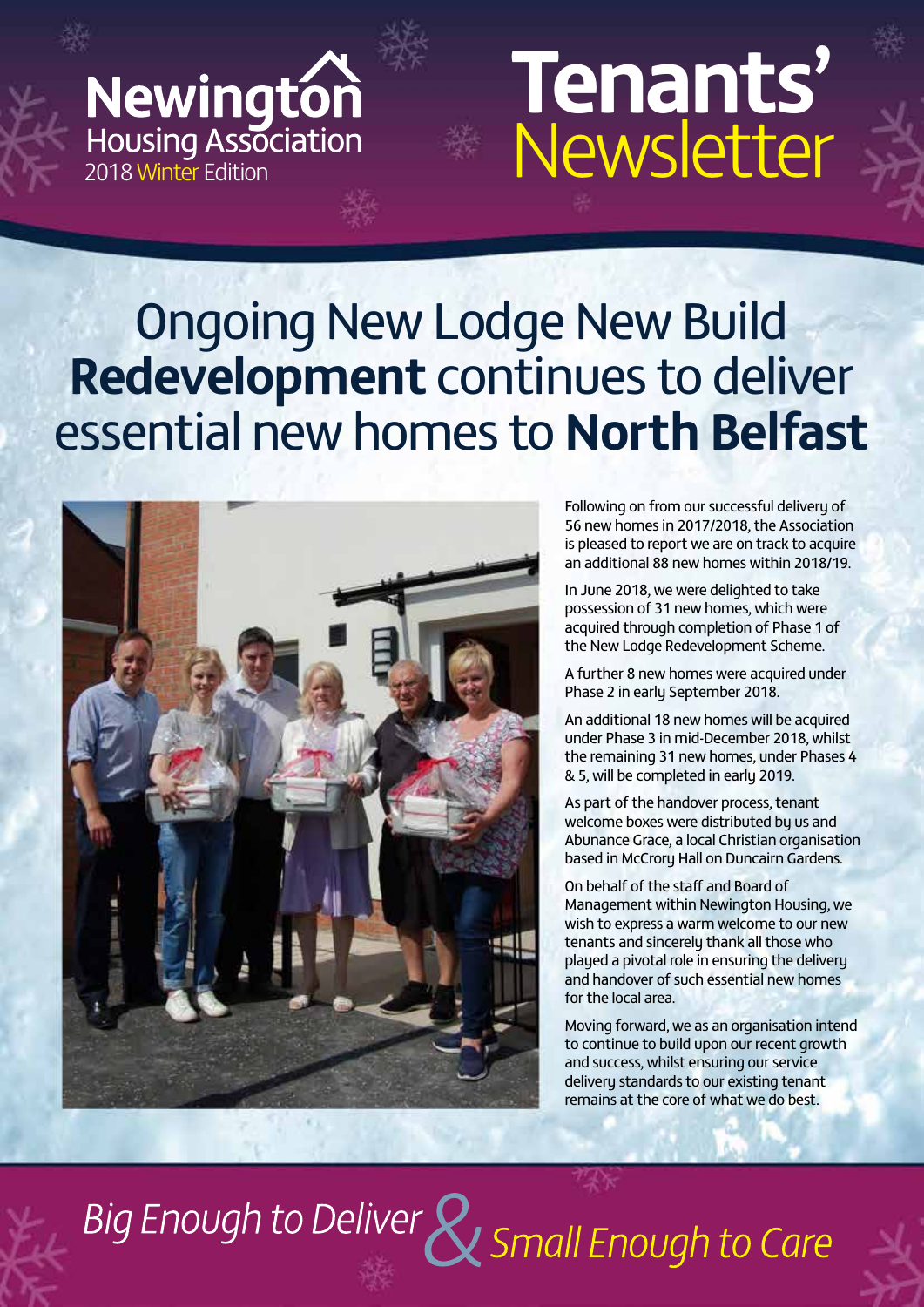# HAVE THERE BEEN ANY RECENT CHANGES IN YOUR HOUSEHOLD CIRCUMSTANCES? WHAT DO I DO IF I RETURN TO WORK?

If there is any change in your current circumstances or if you require any advice regarding any recent or upcoming changes within your household, please contact the Association immediately.

Staff can offer advice on how you may be affected and will assist you to ensure all relevant paperwork is forwarded to the relevant agencies such as Housing Benefit. This will ensure the transition process is as easy as possible for you.



# Brian Mullan Community Fund Newington Housing Associations' Annual

Following on from the success of last year's inaugural Community Investment Awards, in which £10,000 was distributed between 16 local organisations throughout North Belfast, the Association was delighted to again recently reopen our annual Brian Mullan Community Fund scheme on Monday, 22nd October 2018.

The renaming of these awards by our Tenant Forum, is to commemorate a much loved and well-respected member of our Board of Management, Brian Mullan, who for decades, mostly on a voluntary basis, worked tirelessly to enhance and transform people's lives in various areas throughout North Belfast.

A funding pot of £10,000 was again set aside this year by Newington Housing's Board of Management to ensure the successful delivery of the scheme. The scheme closed on Friday, 16th November 2018 and a total of 20 applications were received.

We are delighted to report that applications have been received from various organisations throughout North Belfast.

> Newington Credit Union Board Member Michael Devlin said 'On behalf of both organisations I wish to express our delight in receiving such a strong initial interest in the Bursary Scheme and for us to be in a position to award this targeted financial support to the successful candidates. Combined, both organisations received nearly 70 applications; an increase on previous years.



Over the coming weeks, all qualifying applications will be assessed and scored by our 'Tenant Panel', who will distribute funding of up to £1,000 per project, to the successful applicants.

Through these awards, it is envisaged that the financial assistance provided will help support local voluntary and community organisations in the delivery of new initiatives, which aim to promote inclusion, strengthen communities and improve individuals lives.

The Association wishes to express our appreciation to all those organisations who took the time to apply to the scheme and express our gratitude to our tenants on the 'Tenant Panel', who annual give up their time, on a voluntary basis, to develop, promote and deliver such a successful scheme.

# if there is a change in my circumstances? What do i do...

The winners of Newington Credit Union and Newington Housing Association's Student Bursary Scheme attended an awards evening in Newington Credit Union on Thursday, 18th October 2018.

# Notice of Upcoming T.D.K Resident's Group Christmas Event

The Student Bursary Scheme, which is launched annually to coincide with the commencement of the academic year, has been successfully delivered in partnership by both organisations for several years. It aims is to provide financial assistance to young adults and mature students who have recently committed to undertake a third level/higher level course or vocation.

In total, thirteen new recipients received individual bursaries this year. Ten of the awards were sponsored by Newington Credit Union, whilst the remaining three were sponsored by Newington Housing. These bursaries are then automatically awarded to the successful candidate on an annual basis, whilst they remain in education.

Representatives from both Newington Credit Union and Newington Housing Association were present to distribute the awards to the successful candidates.

He went on to say, 'Looking ahead, both Newington Credit Union and Newington Housing are fully committed to the continuation of the Annual Student Bursary Scheme and are also actively exploring new initiatives, which will hopefully further assist in increasing local educational attainment levels or which will help enhance communities and local individual lives in general.'

Martin Hamilton, Community Engagement Officer at Newington Housing went on to say 'We sincerely hope our financial contribution provides all the recipients with some meaningful support during this current academic year and looking ahead we wish them every success in achieving their own personal educational aspirations. On behalf Newington Housing, I wish to extend my gratitude to our partner organisation, Newington Credit Union, for their continued support and for their tireless work in delivering essential services to our tenants and others residing locally. On behalf of both organisations, I want to express our congratulations to all the successful candidates and wish them every success on their educational journey. I also want to thank all those who were unsuccessful on this occasion for taking the time to apply for an award and to emphasis to them that if they are still in, or intending to commence third level/higher level education next year, that these awards are run annually and although they were unsuccessful on this occasion, they should consider re-applying again.

Newington Credit Union & Newington Housing Association

# Annual Student Bursary Awards 2018

TDK Resident Group are delighted to inform you that "Santa" will be delivering selection boxes to all the children in Thorndale, Duncairn, Kinnaird Street, Terrace and Avenue on.

## **FRIDAY, 14TH DECEMBER 2018 AT 7:00PM.**

Whilst travelling through the area, they will be distributing selection boxes to local children.

TDK also intend to hold a collection on the evening to raise essential funding for the Children's Cancer Unit at the Royal Victoria Hospital and it is hoped local residents will come out and participate and contribute to such a worthwhile cause.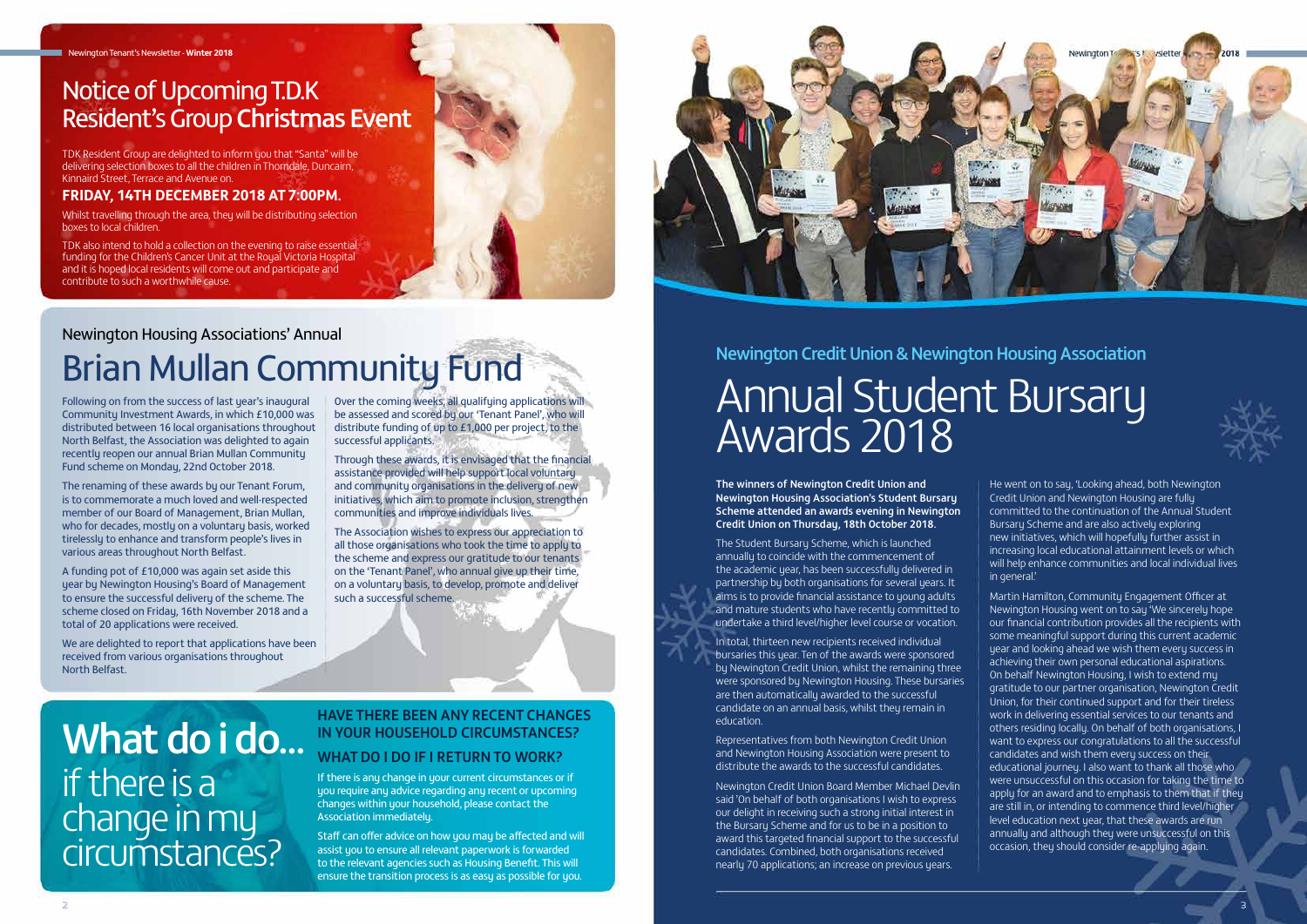Universal Credit is a payment for people over 18 but under State Pension age who are on a low income or out of work. It includes support for the cost of housing, children and childcare, and financial support for people with disabilities, carers and people too ill to work.

### **WHEN DID UNIVERSAL CREDIT COMMENCE IN NORTH BELFAST**

New Claims – Universal Credit was introduced in North Belfast on 14th November 2018 for new claimants.

### **ABOUT UNIVERSAL CREDIT**

Your benefit will not suddenly be removed if you start work. Your payment will reduce gradually as you earn more. This allows you to take temporary or seasonal jobs without making a new claim or having gaps between paydays as you move in and out of work.

Universal Credit was designed to make sure you are better off in work than on benefits and to give you the support you need to prepare for work, start work or earn more money. There's no limit to the number of hours you can work in a week if you get Universal Credit.

When receiving Universal Credit, it is your responsibility to do everything you can to find work or increase your earnings.

### **BENEFITS BEING REPLACED BY UNIVERSAL CREDIT**

Universal Credit will replace:

- » Income-based Jobseeker's Allowance
- » Income-related Employment and Support Allowance
- » Income Support
- » Working Tax Credit
- » Child Tax Credit
- » Housing Benefit

### **PEOPLE ALREADY RECEIVING A BENEFIT BEING REPLACED BY UNIVERSAL CREDIT**

Anyone changing address or moving into one of our homes from the above date will face a change in their circumstances and therefore must apply for Universal Your Universal Credit payment will not include money towards your rates.

A new Rate Rebate Scheme will replace Housing Benefit for rates for tenants who claim Universal Credit. If you are a Newington Housing tenant and think you may be eligible to claim a Rate Rebate, please contact us immediately on 028 9074 4055 and a member of staff will assist you with the application process.

Credits if they are already in receipt of one or more of the above benefits.

As it is now introduced in the North Belfast area, you will no longer be able to make a new claim for the benefits being replaced and you will need to claim Universal Credit instead.

If your circumstances have changed since 14th November 2018 and you are a Newington Housing tenant, **please contact a member of our Housing Management Team immediately on 028 9074 4055.**

A member of our team will provide you with general advice and can signpost/make a referral for you to relevant agencies or community organisations, who will provide you with more professional advice, guidance and support and assist you through the transition process.

If your circumstances do not change, you will move to Universal Credit between July 2019 and March 2023. The Department for Communities will contact you when it is time to move to Universal Credit.

### **HOUSING BENEFIT**

You must report any change in your circumstances that could affect your claim as soon as possible by contacting **us** and the **Private Sector Housing Benefit Unit within the Housing Executive.**

If you already receive Housing Benefit and you do not have a change in your circumstances, the Housing Executive and the Department for Communities will contact you when it's time to move onto Universal Credit.

You do not need to do anything further now unless your circumstances change.

### **HELP WITH RATES**

#### **GETTING READY FOR UNIVERSAL CREDIT**

You can start to prepare for Universal Credit by:

- » setting up a bank or building society account if you don't already have one
- » setting up an email address
- » familiarising yourself with using the Internet
- » checking how much rent you pay (including any service charges)
- » making sure you have the documents you need to verify your identity – this may include your passport, driving license or a household bill

#### **ELIGIBILITY**

To get Universal Credit in Northern Ireland you must:

- » live in an area where Universal Credit has been introduced for new claims
- » be aged 18 or over (16 or 17 in certain circumstances see below)
- » be under State Pension age
- » not be in full time education or training (unless exemptions apply – see below)
- » not have savings over £16,000

You'll get less Universal Credit if you have savings over £6,000 or earn enough money to cover your basic living costs.

If you're aged 16 or 17

You can get Universal Credit if you:

- » have limited capability for work or you have medical evidence and are waiting for a Work Capability Assessment
- » are caring for a severely disabled person
- » are responsible for a child
- » are in a couple with responsibility for at least one child and your partner is eligible for Universal Credit
- » are pregnant and it's 11 weeks or less before your expected week of childbirth
- » had a child in the last 15 weeks
- » don't have parental support, for example, you don't have parents and you're not under local authority care
- Exemptions if you're in training or studying full time
- You can get Universal Credit if any of the following apply. You're:
- » in a couple and your partner is eligible for Universal Credit
- » responsible for a child, either as a single person or as a couple, if both of you are students
- » disabled and entitled to Disability Living Allowance or Personal Independence Paument and have limited capability for work
- » in 'non-advanced education' (for example, studying for A levels or a BTEC National Diploma), are 21 or under and don't have parental support

#### **OTHER HELP**

If you would like independent help and advice on Universal Credit or any of the other welfare changes, you can visit any independent advice office or contact:

#### **Welfare Changes Helpline**

#### **Housing Rights**

#### **North Belfast Advice Partnership (NBAP)**

#### **Debt Advice (Citizens Advice)**

A Universal Credit guide is also available.

» Universal Credit & You (Website Link): https://assets. publishing.service.gov.uk/government/uploads/system/ uploads/attachment\_data/file/744321/universal-creditand-you-2809.pdf

### **HELP TO SAVE SCHEME**

If you are working and claiming Universal Credit, you may be eligible for the Help to Save scheme. The scheme allows you to build savings for up to four years and receive taxfree bonuses.

# Universal Credits

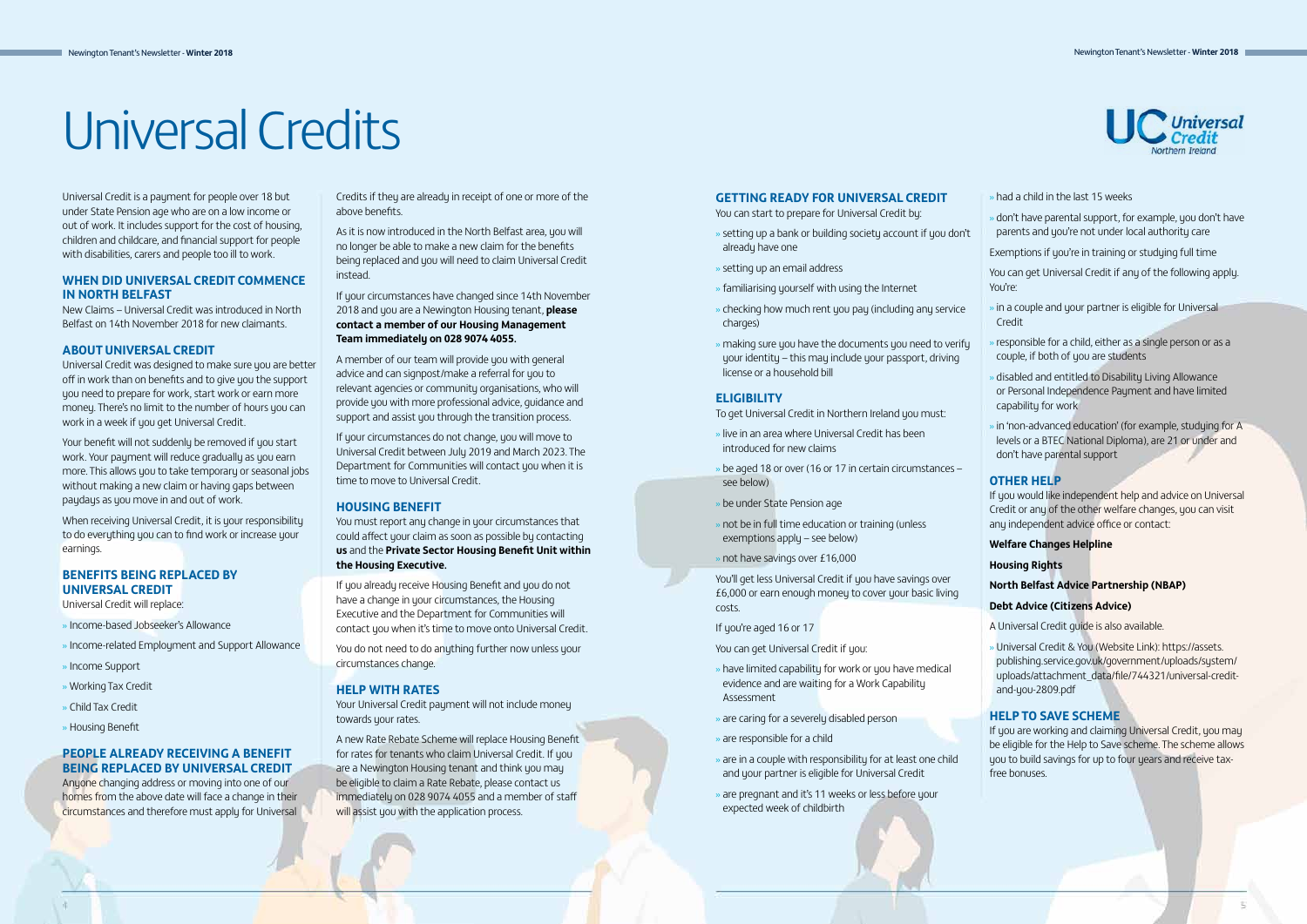Newington Tenant's Newsletter - **Winter 2018**

# Night Time **Safety**

# **BE SAFE ON THE STREET**

**Whether you walk, run, cycle or drive the following precautions will help keep you safe.**

- **» Avoid short cuts and isolated areas**
- **» Stay away from confrontational situations**
- **» Carry a personal attack alarm**
- **» Always use a known taxi firm**
- **» Avoid lonely bus tops or quiet areas**
- **» Be Safe when Socialising**
- **» Avoid going to the pub, club or party alone**
- **» Do not leave bags, coats or mobile phones unattended**
- **» NEVER leave your drink unattended and NEVER accept a drink from someone you do not know or trust**
- **» Do not drink from large open containers such as punchbowls**
- **» If you begin to feel drunk, dizzy or disorientated, seek help from a trusted friend or member of pub/ club staff.**
- **» Do not drink and drive and do not accept a lift from anyone who has been drinking**
- **» Carry enough money for a taxi**
- **» Do not get separated from friends and do not head home alone**

**Please remember when you are in a residential area Be Considerate, Be Respectful, Be Quiet and Be Tidy.**

**Alcohol is the number one Rape Drug, many rapes happen when people are drunk. Follow these steps to protect yourself:-**

If you have met the terms of the Scheme, the Association will deposit the amount of £60.00 (i.e. match the minimum savings amount you will have saved over the first 6 months into your account as a reward).

- **» Don't get so drunk you don't know what you are doing**
- **» Don't go alone to a strangers house when you are drunk. Arrange to meet them when you are sober.**
- **» Don't accept drink from someone you've just met and don't share drinks.**
- **» Plan how you are getting home. Don't walk home alone, stay with friends.**

# Domestic Violence

Incidents of Domestic Violence tend to increase over the Christmas period, if you are a victim or know someone who is a victim **DON'T tolerate it, DO report it.** 

**Contact police on 999 in an emergency or 101 for nonemergency or Women's Aid on 02890 66 60 49**

If you have a bike or are buying a new bike this Christmas, you can contact the Crime Prevention Officer in Tennent Street on telephone number 101 for a free Bike Register Bike Marking Kit.

# A Christmas Present to You

# Why not join Newington's Match Savings Scheme



Newington Housing has been working in partnership with Newington Credit Union over the past few years to deliver a Match Savings Scheme to our tenants. When joining the scheme you must initially save a minimum of £10 per month on a regular basis for the first 6 months. At the end of the 6 months, we will check with Newington Credit Union to ensure you have adhered to the terms of the Scheme.

**You can qualify for Newington's Match Savings Scheme if you do not currently have a credit union account or if your credit union account been inactive for more than 2 years.**

**If any tenant is interested in joining the Match Savings Scheme, please call us on 028 9074 4005 and we will be happy to assist you through the application process.**



**YOUR CREDIT UNION** Planning for tomorrow

# Home Adaptations

Do you have a current impairment which restricts you from easily accessing your property or which prevents you from managing sufficiently within your home?

Association staff are available to carryout a quick assessment with you to identify if minor adaptations can be incorporated into your property, to make life easier for you.

We can also assist in referring you for an Occupational Therapist assessment, if major works to your home are required.

For further advice and information, please contact a member of staff on **02890 744055.**

# **BE SMART**

**S ay NO to any sex you don't want.**

**M ake sure you are clearly understood**

**A lcohol affects your judgement so watch what you drink**

**R ape stays with you for life**

**T ake care of each other**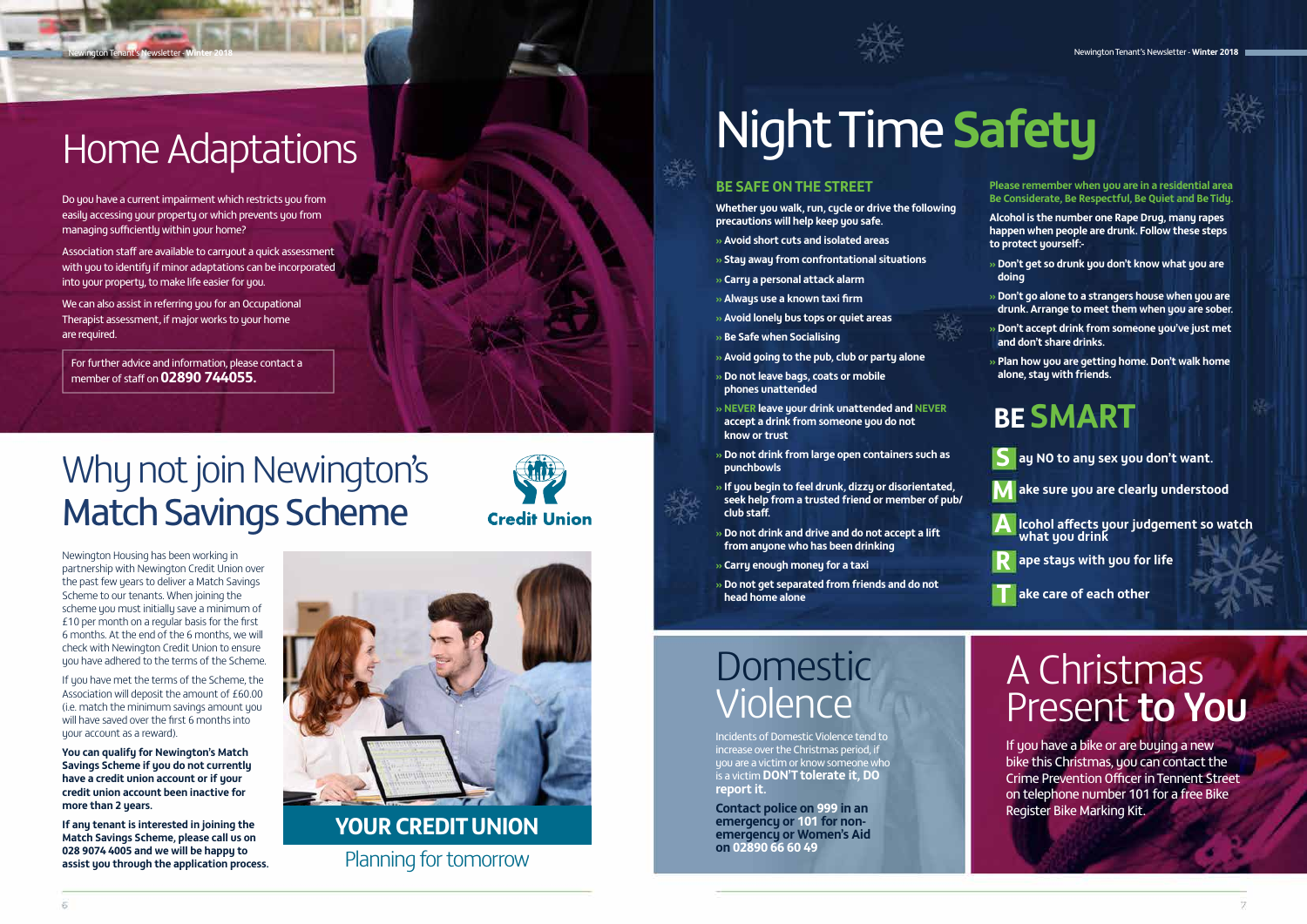*Belfast Family Support Hub brings together organisations that deliver services to children/young people (0-18yrs) and their parents/carers. This includes community, statutory and family support service.*

For further information, please contact **Edith McManus**, Co-Ordinator of the Lower North Belfast Family Support Hub by phone on **02890 749986** or email her at : edith.mcmanus@ashtoncentre.com

#### OR

**Karen McClean**, Co-Ordinator of the Upper North Belfast Family Support Hub by phone on **02890 351020** or email her at : uppernorthfamilysup-port@vinecentre.org or alternatively contact the Association on **02890 744055** for advice, assistance and guidance.



# **Newington Housing Association**

# Useful Numbers

## **Gas safety inspections**

As your landlord, we are legally required to carry out a gas safety inspection each year. The inspection is to check your gas appliances are safe.

>> **Our Gas Safe contractors will carry out the inspections and you do not have to pay anything for the service.** 

The Association or our contractor will contact you to arrange access to your home. If your circumstances make it difficult for you to have a gas inspection, please contact us. We will work with you to ensure your service is completed.

As this is a legal requirement, if you do not provide us with access to your home, we will take legal steps to gain entry or take steps to ensure the gas supply to your property is disconnected until your boiler service is completed.



#### **Gas leaks**

- If you smell gas or think there's a leak phone 0800 002 001. Also, make sure you:
- >> Turn off your gas supply immediately
- >> Open windows and doors to let in fresh air
- >> Don't turn electric switches on or off
- >> Don't smoke
- >> Don't use naked flames.

### **Carbon monoxide poisoning**

Unsafe gas appliances may produce a poisonous gas called carbon monoxide (CO). This gas is odourless and invisible. When breathed in it can cause serious health problems or death.

We have installed CO detectors in all our homes to protect you and your family. If your CO detector is triggered turn off your gas appliances, open windows and contact the Association immediately on 02890 744055 during office hours or our out of hours telecare service on 0800 731 3081.

NIHE: **03448 920 900** Phoenix Gas:**08454 55 55 55** POWER NI:**03457 643 643**

# **BELFAST CITY COUNCIL**

Pest Control:**02890 270431** B.C.C Noise Control:**02890 373 006** B.C.C Waste Management:**02890 270 657**



The Association operates a referral service for tenant's currently experiencing financial difficulties. The Tenant Debt Advice Services is delivered by Housing Rights Service and is completely confidential.

Any tenant seeking to avail of financial advice and support is urged to contact us for further information.

# Gas safety in your home

# Are YOU Covered? **Contents Insurance**

# Tenant Debt Advice Service & Support via Housing Rights Service



# Fire safety advice

Finally, if you spot anything that concerns you, please contact the Association on **028 9074 4055** further additional advice and assistance.

Following the Grenfell Tower fire, it is important that we all take steps to ensure all residents have the information they need to raise any fire safety concerns and are well informed about what to do if an incident should occur in their building. High-rise buildings are designed to resist fire and stop the spread of smoke. Most fires are contained and do not spread beyond the flat they originated in.

### Safety advice for residents

- » Newington has installed smoke alarms in all our accommodation and it is important that they are tested at least once a week.
- » As a tenant, formulate an escape plan in case you ever need to evacuate the building.
- » Communicate the escape plan to other occupants in your household and with neighbouring tenants.
- » If you are high up, do not use the lift. If you can, go down the stairs.
- » In the event of a fire, there will be a designated assembly point located outside your building. If you are unsure where this assemble point is, please contact the Association for clarity.
- » If you cannot get out of your home, go into one room, then phone 999 and say which room you are in. The fire and rescue service will tell you what to do and they will get there as fast as they can.
- » Keep exits clear both in your home and in communal areas
- » Never leave flammable materials/unwanted household furniture in the communal areas or bins stores.
- » All front doors to flats and doors on corridors and staircases are 'self-closing' fire doors, never wedge them open

The Association would advise all tenants that it is their responsibility to take out Contents Insurance.

The Association is not liable for any loss or damage caused to Tenant's belongings Contents Insurance can be obtained from most Insurance Brokers.

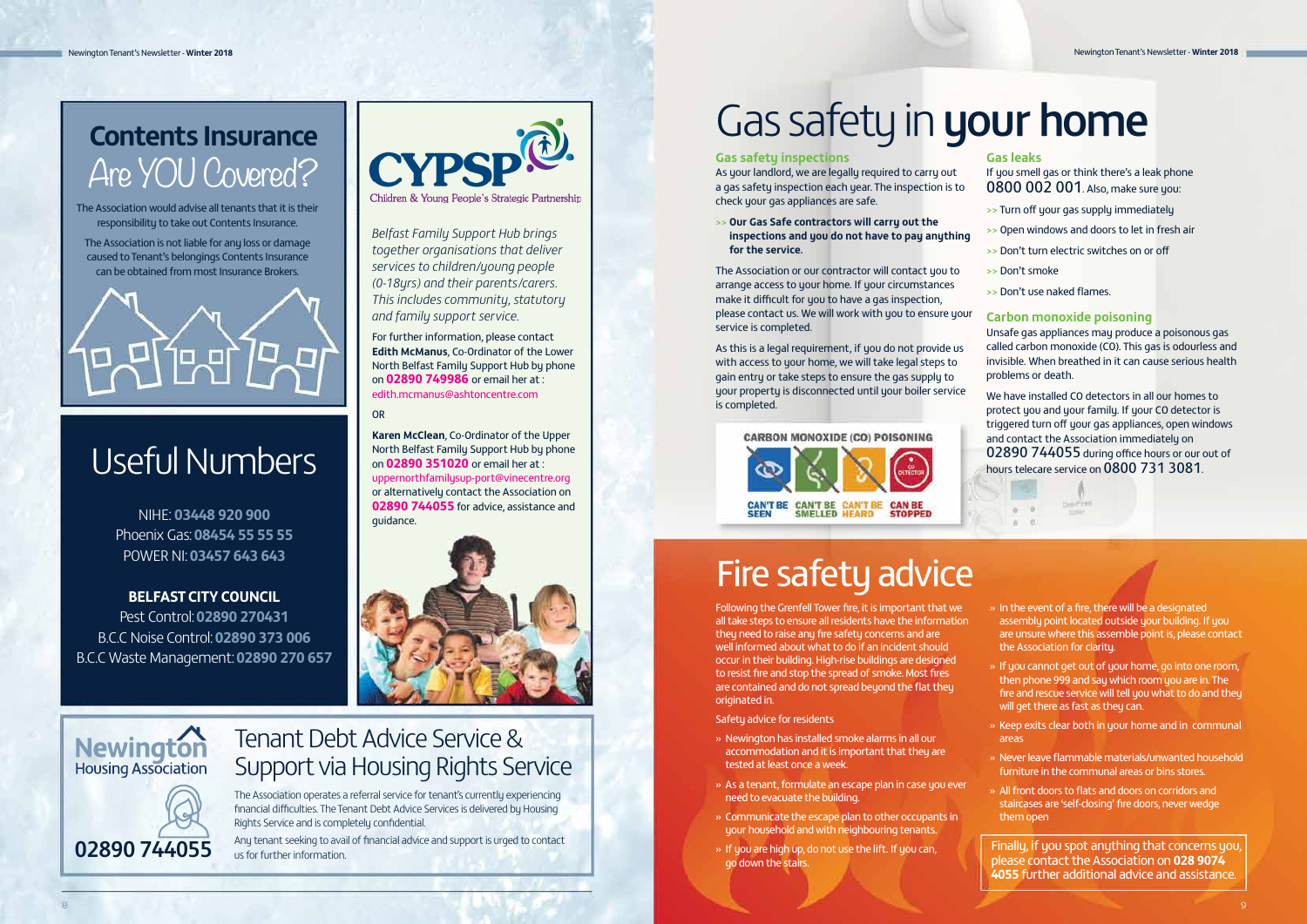# Home Safety/Protecting your Home

- >> Lock your doors and windows every time you leave the house, even when you're just out in the garden.
- >> Remembering to double-lock UPVC doors (lift handle and turn key).
- >> Hide all keys, including car keys, out of sight and away from the letterbox (remember a device could be used to hook keys through the letterbox).
- >> Install a visual burglar alarm and ensure your outside lighting is in working order.
- >> Get a trusted neighbour to keep an eye on your property.
- >> Leave radios or lights in your house on a timer to make the property appear occupied.
- >> Make sure the fences around your garden are in good condition.

## **CONDENSATION**

Are your wall surfaces, windows, furniture or clothing damp? Can you see black mould growing on them?

If so, it is likely that you have a condensation problem.

You can ventilate your home without making draughts to reduce moisture:

Condensation occurs mainly during cold weather, whether it is raining or dry. It appears on cold surfaces and in places where there is little movement of air. It forms when warm moist air and steam are produced and the warm air comes into contact with, and condenses on, a cold surface before it can leave the building. Look for it in corners, on or near windows, in or behind wardrobes and cupboards. It often forms on north-facing walls.

# **HOW TO AVOID CONDENSATION**

- Do not draught-proof windows in the bathroom and kitchen.
- Do not tamper with any ventilation or extract unit installed within your property.

There is no immediate or easy solution but as the occupier you are responsible for balancing the three main factors, which are Heating, Ventilation and Moisture.

Some ordinary daily activities produce a lot of moisture quickly:-

### Moisture

There are steps which will help you reduce the condensation in your home by producing less moisture:

- Cover pans and do not leave kettles boiling.
- Do not dry washing on radiators
- Dry washing outdoors on a line, or put in the bathroom with the door closed and the window open or fan on.
- Tumble dryers must be vented to the outside.

## Ventilation

First treat any mould you may already have in your home. If you then deal with the basic problem of condensation, mould should not reappear. The long-term solution to avoiding severe mould is to eliminate dampness. If the above points are followed, condensation should not be a persistent problem in your home.

- Keep a small window ajar when someone is in the room.
- If your windows have trickle ventilators use them.
- Ventilate kitchens and bathrooms when in use by opening the windows wider, or better still, use a humidity-controlled electric fan if one is fitted.
- Do not block air-brick vents.
- Ventilate cupboards and wardrobes.
- Avoid putting too many things in cupboards and wardrobes as this stops the air circulating.
- Where possible, position wardrobes and furniture against internal walls.
- Do not block permanent ventilators.
- Do not draught-proof rooms where there is condensation or mould.

#### Heating and insulation

You can make sure that you have adequate heating and insulation in your home to reduce moisture:

- >> Secure bikes at home by locking them to an immoveable object inside a locked shed or garage.
- >> Keep ladders and tools stored away; don't leave them outside where they could be used to break into your home.
- >> Ensure side gates are locked to prevent access to the rear of the property.
- >> Ensure rear fencing is in good repair.
- >> Improve natural surveillance at the front of your property i.e. trim high hedges.
- >> Remove valuables from view of ground floor windows.
- >> Store any high value items (i.e. jewellery, passports) in a properly secured safe .
- When at home, the ideal temperature usually ranges between 19-22 degrees Celsius in the living rooms, including the kitchen and bathroom, and 16-20 degrees Celsius in the bedrooms.
- When away from home, the temperature in the rooms should not drop under 15 degrees Celsius to avoid condensation and increased humidity levels.
- Do not heat up cold bedrooms in the evening by opening the door to heated rooms. The warm and humid air will condensate on the cold walls of the bedroom.
- Good insulation of the building creates warmer walls and ceilings, and therefore inhibits mould growth by preventing condensation from forming on them. Note: tight windows and buildings require more active ventilation.
- Close the kitchen and bathroom doors when these rooms are in use, even if your kitchen and bathroom has an extractor fan. This will help prevent moisture reaching other rooms, especially bedrooms, which are often colder and more likely to get condensation.

### **FIRST STEPS AGAINST MOULD:**

However, you must remember that a balance is needed between these factors and you may need to experiment and persevere until the problem is resolved.

Homes with no security measures in place are **five times** more likely to be burgled than those with simple security measures. Good window locks and strong deadlocks can make a big difference.

By taking just a few steps can make a big difference in keeping your home safe from burglary. Here are a few tips:

**The environment in the home can become damp. Too much moisture in your home can lead to damp and mould conditions and is often due to condensation.**

# **Beware of Bogus Callers**

Reports of bogus callers tricking their way into people's homes are a regular occurrence. Often the problem arises because people are very trusting and are willing to accept strangers into their homes.

It is very important to be wary. Always ask for identification. If you are unsure, don't let them in.

# **Our Contact Details/ Reporting Repairs**

Contact us directly on: 02890 744055 Visit our website: www.newingtonha.co.uk & (click on report a repair icon on the main screen) or email us directly: admin@newingtonha.co.uk

When our offices are closed, Emergency Repairs can be reported though our Out of Hours service via Fold Tele-care on 0800 7313081

# Helpful Tips

The Association is receiving requests from tenants to repair/replace their gas meter boxes, due to malicious damage.

The Association wishes to advise all tenants that the repair/replacement of meter boxes are not the responsibility of the Association and if any tenants request these works, they may be held liable for the associated costs.

# What do I do about mould?

# Meter Box Damages and Rechargeable Repair

# **To kill and remove mould**

- **• Wipe down walls and window frames with a fungicidal wash**
- **• Dry-clean mildewed clothes and shampoo carpets**
- **• After treatment, redecorate using a good quality fungicidal paint to prevent mould recurring**

Note: this paint is not effective if overlaid with ordinary paints or wallpaper.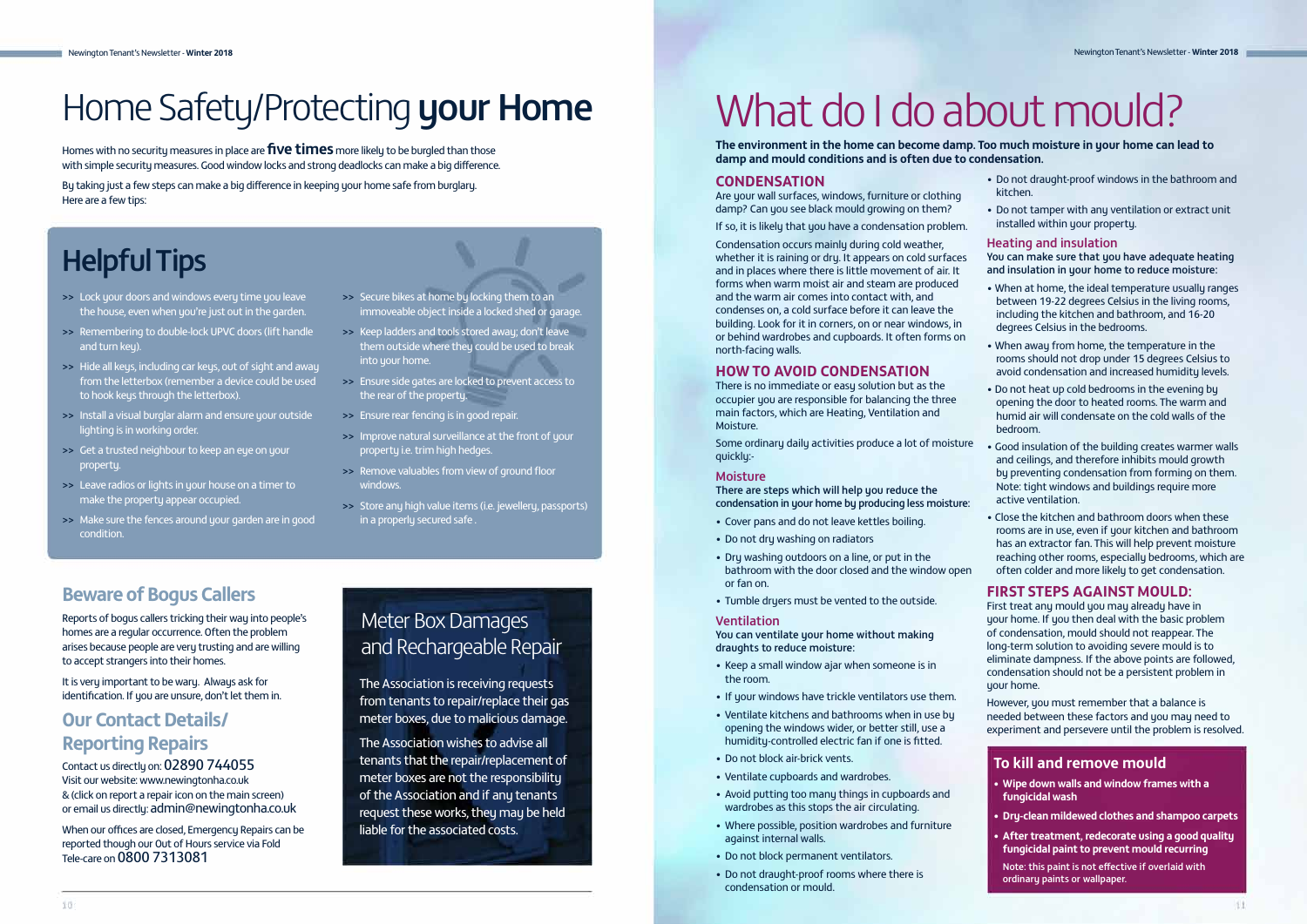# Winter Advice

## **HELP YOUR NEIGHBOUR**

The cold weather can be a difficult time for people who are vulnerable.

If you know someone who is elderly, has a disability, or is housebound, check on them and make sure they are okay.

During extreme weather conditions many older people will not be able to get out and it is at this time that a visit from a neighbour is most appreciated.

# **DON'T FREEZE UP THIS WINTER**

During spells of severely cold weather it is possible for water pipes in your home to freeze which may lead to a burst pipe when the thaw sets in. This can cause inconvenience and damage to your home and belongings. These are some simple precautions you can take to reduce the risk of frozen pipes or deal with situations when pipes burst.

## **HELP PREVENT YOUR PIPES FROM FREEZING**

- » Keep your home as warm as possible, even when you are out, by setting the central heating to come on for short periods throughout the day;
- » If you feel you are able to, lift the trap door to the roof space slightly to allow warmer air to circulate around pipes and water tanks. Remember to close it afterwards;
- » Open the doors to the sink unit to allow warmer air to circulate round the pipes;
- » Allow warm air to circulate round the house by slightly opening doors to all rooms and minimising drafts from outside;
- » If you are away from home, ensure that the central heating comes on for regular short intervals and ask someone to check regularly for frozen pipes.

## **DEALING WITH FROZEN PIPES**

- » Turn the water supply off at the stopcock;
- » Protect everything around the pipe that appears to be frozen to avoid damage if it bursts;
- » Open the tap nearest to the part of the pipe you think is frozen so the water can flow through when it has thawed;
- » Thaw the ice in the pipe with a hot water bottle or hairdruer (taking care to keep it well away from any water), beginning from the tap end and working back towards the cold water tank;
- » Never use a heat gun or blow torch;

# Vehicle Hijack



There has been a small increase in hijackings within Belfast; however, you are unlikely to be a victim. You can reduce the risks even further by following the advice below:-

» Keep doors locked

- » Keep your windows up at all times
- » Keep valuables out of sight
- » Park in well lit, busy areas or attended car parks
- » When approaching your parked vehicle be alert, avoid listening to MP3 as this will distract you from potential threats
- » If you feel afraid remember to use your horn to attract attention.

While you're

out shopping...

# so are they! Opportunistic thieves are constantly on the lookout for easy chances to steal, especially on the run up to Christmas

There are some simple steps that when taken will greatly reduce opportunities for a thief to take advantage of and thereby the likelihood of anyone's Christmas holiday period being ruined through theft, burglary or car crime.

- » Don't tempt thieves by leaving presents on display in your home or car
- » Be cautious about storing expensive gifts in your home
- » Don't keep large sums of cash in your home

- » Make sure your home is secure and keep doors and windows locked
- » Property mark items using a UV pen with your postcode, house number and initials

Crime Prevention Officers from the Police Service wish to offer motorists advice about securing their vehicles on dealing with cold winter weather, when motorists warm and defrost vehicles before travelling.

**Kathy Latcham**, a Crime Prevention officer based at Tennent Street Police Station, says "Cold weather presents a number of challenges to motorists, not least that vehicles may be iced over. Many motorists might choose to start and run their car's engine for a short period before driving. This represents a classic example for seasonal, opportunistic crime."

Ms Latcham advises all motorists "To remove keys from the ignition of their vehicle when they are not in the driver's seat. In addition to this, never leave the vehicle with doors or windows opened or unlocked, even for the briefest of moments. Always take time to be aware of the immediate surroundings and persons moving around close by. Stay with your vehicle whilst defrosting it."

All motorists should be aware that leaving the vehicle unattended with keys present may negate insurance cover against theft!

# Defrosting of Vehicles

*(always know where your stopcock is located, prior to an emergency occurring)*

# FIND YOUR STOPCOCK

The stopcock is used for turning off and on the cold water system in your home.

When you turn the stopcock in a clockwise direction the water supply will be shut off.

Stopcocks are usually found in your kitchen, below the sink unit.

However in some houses the stopcock is found in a front or back hall or in a larder unit. **It is important that you know where the stopcock is and that it is working.**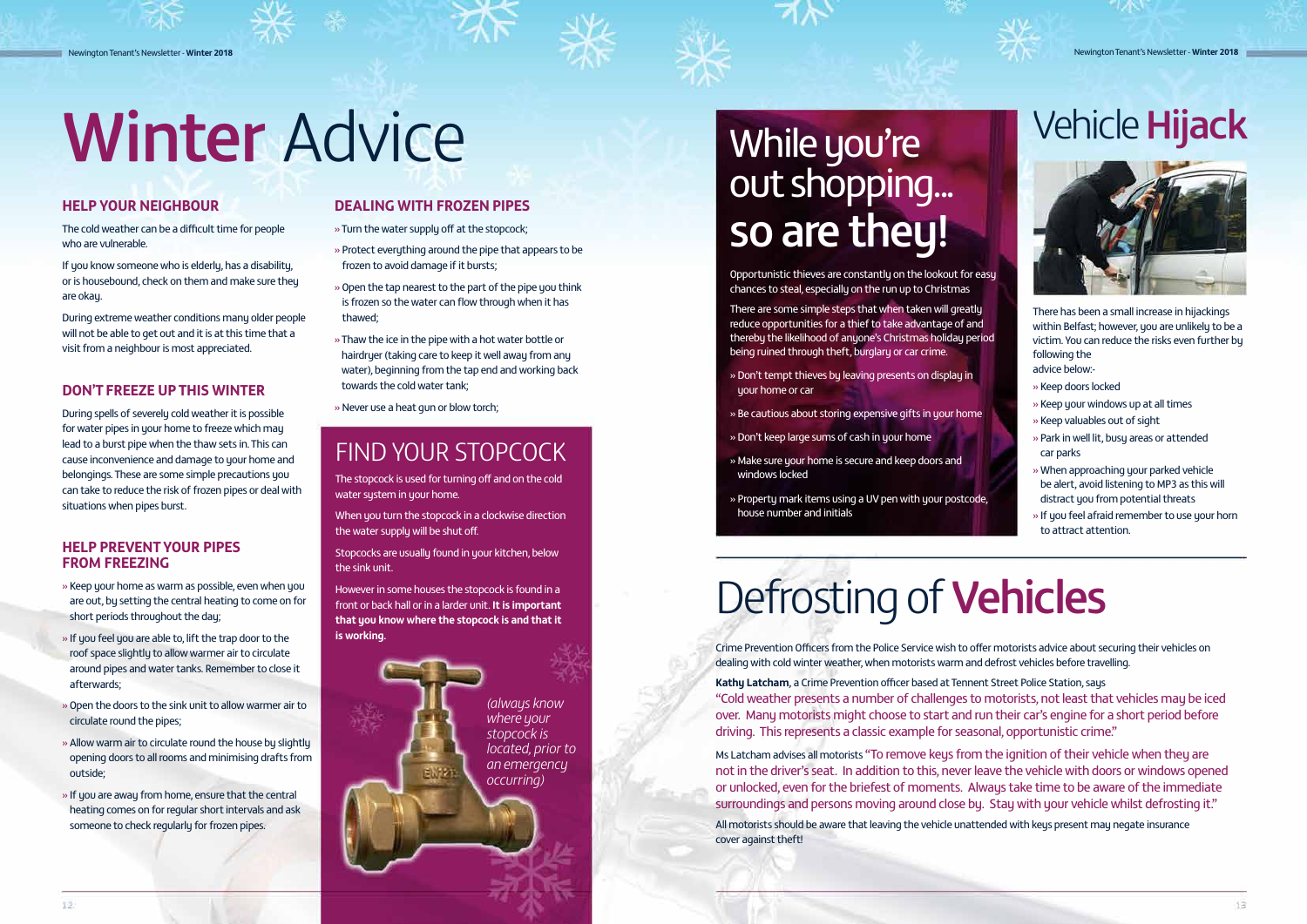# **HOW TO BOOK A BELFAST CITY COUNCIL PEST CONTROL INSPECTION**

Belfast City Council (BCC) have a free pest control service which can help you get rid of rats, mice, fleas, flies, etc. from your home.

They currently do not support the removal of problem pests such as wasps or ants or deal with larger animals, such as bats, birds, foxes or squirrels.

The service is available to all our tenants. When contacting them, you will need to provide your name, address, contact details and our contact details, as your landlord.

Also, if demand is very high, they may not be able to fulfil your request and may recommend the services of commercial pest control companies or that you contact Newington directly.

They will try to deal with your pest problem as quickly as possible, although you may experience some delays.

**To book an inspection or for more information call 028 9027 0431 or email pestcontrol@belfastcity.gov.uk.** 

# **ADVICE TO TENANTS WHEN DEALING WITH RODENTS AND PESTS.**

Belfast City Councils pest control teams can play a pivotal role in helping you to eradicate rats and mice from your home. By following some simple steps, you can minimise the risk of rats and mice entering your home or garden.

- » Always store leftover food in sealed containers.
- » Don't feed or leave food out for wild pigeons it can make them ill and could attract other pests.
- » Clean your bin and drains regularly and never leave rubbish luing around.
- Use a fly spray.

# Belfast City Council Pest Control Service

# **RATS**

# **FLEAS**

# **WILD PIGEONS**

# **FLIES**

# HOW TO PREVENT MICE:

## EVIDENCE TO LOOK FOR IF YOU THINK YOU HAVE RATS:

- » Ensure all gaps both internal and external are filled in, for example drainpipes, windows and door frames. Mice only need a gap of 20mm (the size of a pence) to gain entry.
- » Replace the mesh externally on ventilation bricks and slots as it may have worn away.
- » Self-closing door mechanisms should be fitted to back doors to ensure these remain closed as mice often enter premises through an open door.
- » All food items and supplies of water should be covered.
- Gardens should be cut regularly and all weeds removed. Long grass and weeds provide food and shelter for mice.
- » Garden sheds should be kept at least 25cm off the ground.

All food items and supplies of water should be covered.

Gardens should be cut regularly and all weeds removed as these provide food and shelter for rats.

- » Vacuum your house regularly.
- Get pets regularly treated by a vet for signs of fleas.
- » Groom your pet outdoors to prevent fleas getting into your home.
- » Wash animal bedding regularly using a mild detergent.
- » Spray floor surfaces, particularly cracks and crevices, with an anti-flea spray.

All garden tools and toys should be stacked neatly when not in use.

Bins should be kept closed at all times.

» Don't feed or leave food out for wild pigeons it can make them ill and could attract other pests.

# EVIDENCE TO LOOK FOR IF YOU THINK YOU HAVE MICE:

- » Fresh droppings that are soft and moist and coloured brown or black. They are rod shaped and about 2 - 6mm long. You may find them under your kitchen sink, in the hot press, in your loft, or your garage.
- » Damage to food or household items.
- » Smear marks around well-used entry points as mice hair is oily and leaves a dark stain.
- » A bad smell.

- » Fresh droppings that are soft and moist and coloured brown or black. They are capsule shaped and about 20mm long. You may find them under your kitchen sink, in the hot press, in your loft, or your garage.
- » Fresh gnawing of wood, carpets, papers, cables or furniture.
- » Damage to food or household items.
- » Holes that would usually be 50 80mm in diameter and shallow, with dirt usually piled up outside it. Rats like to burrow under sheds and paving stones.
- » Smear marks around well-used entry points as rat hair is oily and leaves a dark stain.
- » A trail of matted grass or trodden soil as a result of constant use of the same tracks.

» A bad smell.

## HOW TO PREVENT RATS:

» Ensure all gaps both internal and external are filled in, for example drainpipes, windows or door frames. Rats only need a gap of 25mm (the size of ten pence) to gain entry.

» Any manholes should be regularly inspected to ensure they are free from rats.

» Garden sheds should be kept at least 25cm off the ground.

» All rubbish in both the house and garden should be put in the bin.

» Bird feeders should be used rather than scattering food on the ground.

# **MIC**